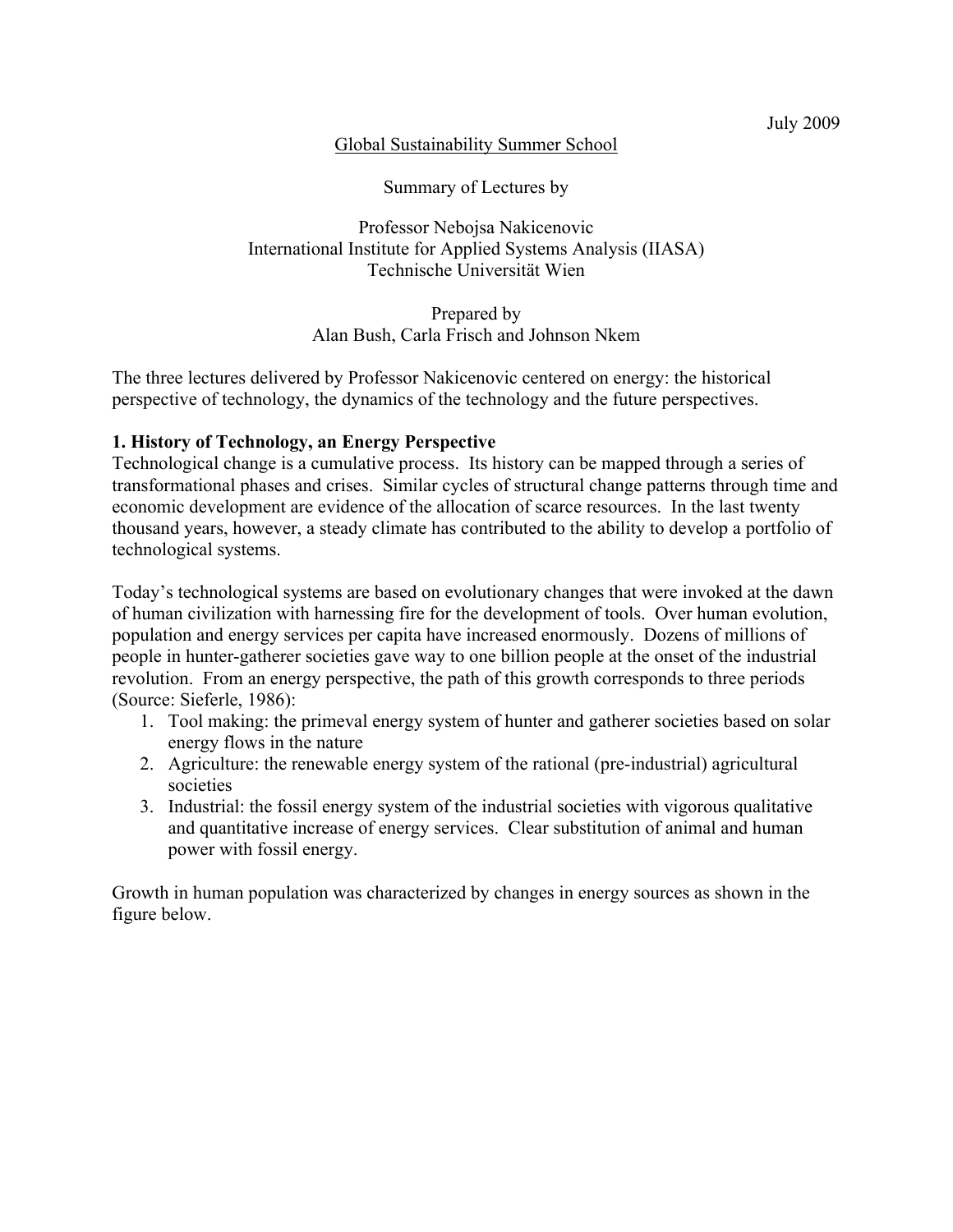

(Source: Kates and Deevey)

Hunter-gather societies relied on solar energy flows and small stocks of embodied energy from nature but had very little resilience beyond ecosystem-dependent robustness. The primeval hunter-gatherer tribes and communities were fundamentally transformed by the Neolithic revolution that established agriculture, bronze and later iron tools, and thereby led to the emergence of early civilizations.

Four salient energy developments occurred in the transition from the hunter-gatherer to the agricultural societies: planned use of solar energy in agriculture and food production, use of animal muscle power, the emergence of slavery, the use of wind in sailing ships.

The basic technologies in use at the time were:

- 1. Wedge (practical application of the inclined plane), i.e. to cut wood
- 2. Inclined plane (power\*distance = constant; transfer of power), i.e. to pull heavy loads
- 3. Screw (after Archimedes) or "winded inclined plane," i.e. to pump water
- 4. Lever (rudder, crane), i.e. used in the Saduf water pump
- 5. Wheel (transport rolls)

The societies relied on solar energy for agriculture and food processing. Most mechanical work was provided by human (often slave) and animal muscle power. In combination with muscle power, basic technologies facilitated technological development. Combining human muscle power with wheels and axis increased output. A grain mill operated by slaves was essentially the same as the wind and water mills that later grew to be widespread. More modern systems of pulleys and chains were eventually used to harness horse power to produce butter using a milk centrifuge.

Wind power was harnessed since antiquity for mills but grew in significance in the middle ages. Sailing ships became the main form of transport for goods and people serving as an essential technology for early world powers. Wind energy allowed early sailing nations to capitalize on the varying worth of tools and goods in different places. For example, the Venetian republic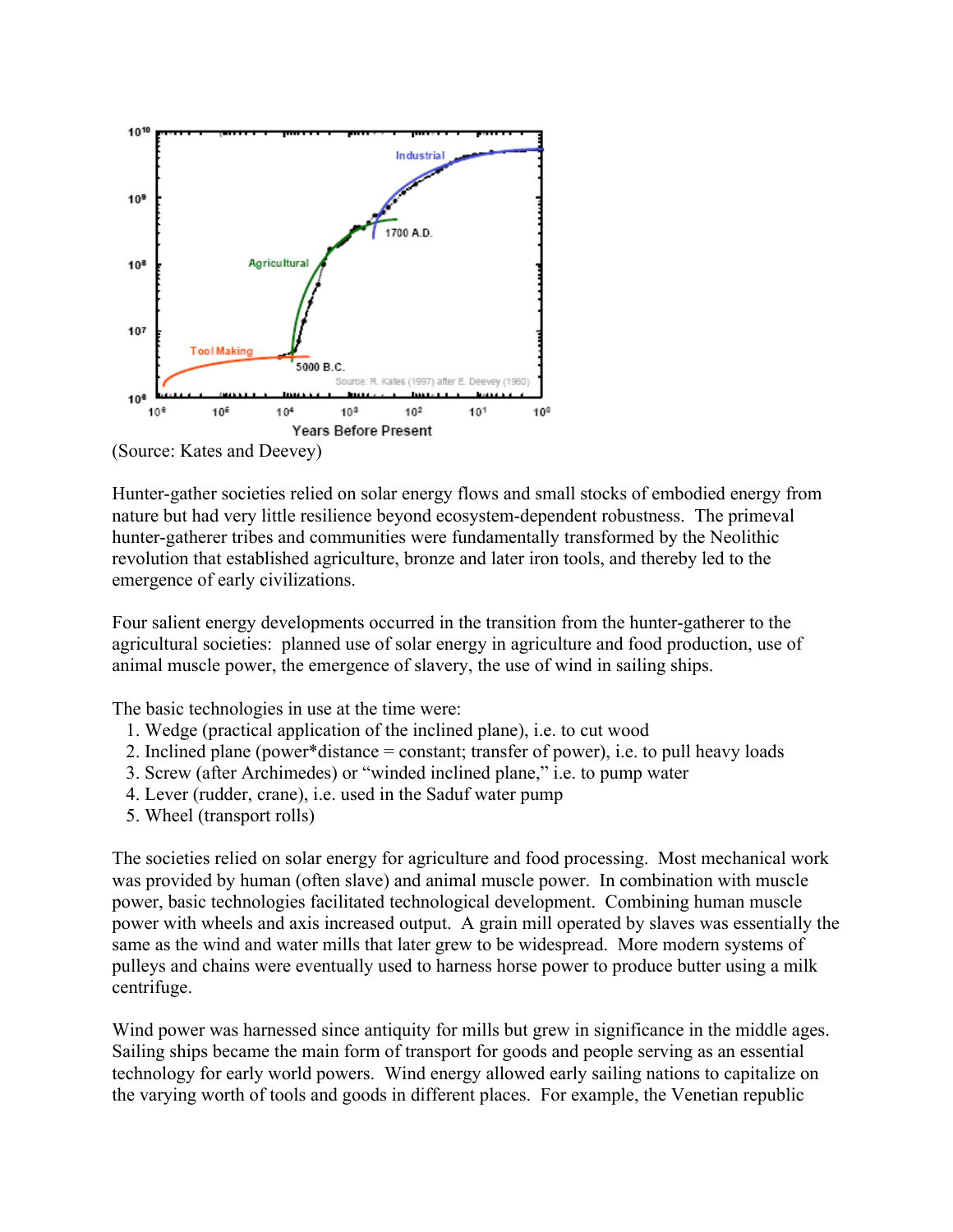controlled much of the Mediterranean. Stationary use of wind power started in the  $17<sup>th</sup>$  century. In the Netherlands, for example, wind power was used to pump water to dry lands.

Water power became significant during the medieval times. Its dominant use was for grain mills, water pumping and other forms of mechanical energy. Technological improvements were significant; undershot (water flows under wheel) was 30% efficient and new overshot technology (water flows over wheel) was up to  $75\%$  efficient. In the  $18<sup>th</sup>$  century, turbines began to replace wheels, and within 100 years, turbines were pervasive. Monks played an essential role for the diffusion of water power technologies. Steam technology was also invented in pre-industrial time in agricultural societies (i.e. for a steam door opener) but was considered an attraction rather than a source of work.

The first energy crisis that occurred was the lack of fuelwood. The "peak of wood" started early in the Mediterranean region where woods was used for fuel and building boats. During medieval times, forests were common property but later became private property, reducing fuelwood availability for most. Household stoves were not capable of adapting to other fuel sources. Multiple uses of wood, such as industry use of charcoal for ore smelting, drove demand higher than supply.

The fuel crisis was the instigator for coal use, marking the beginning of the industrial revolution and a fundamental shift in the technological base. Human and animal work was substituted for machines, and fossil energy sources substituted for wood. Technological change allowed for the use of new and more abundant resources (Source: David Landes: *The Unbound Prometheus*, 1969).

The last 200 years were an explosive period in human development. Technological innovation and diffusion allowed for liberation from physical toil, increased affluence, growth in settlement in urbanized areas, and the abolishment of slavery. The industrial revolution brought a 6 fold increase in population, a 100 fold increase in economic output, a 30 fold increase in energy, a 20 fold increase in CO2 emissions, and a 1000 fold increase in mobility.

The path of technological development was clear. Steam technology, for example, looks similar in many ways to the water pump. The true revolution for industry was the development of the steam engine (iterations by Papin, Newcomen, Watt) and drastic increase in its efficiency. Prior to this (1730), steam engines were only about 3% efficient, the same as a horse's conversion of hay to energy. After Watt's 30 year patent on steam engine technology expired, the diffusion and efficiency of steam engines grew exponentially.

The next energy crisis was coal production in Great Britain. Growth in production collapsed in 1920. During that period, Stanley Jevons became popular for the "The Coal Question," following his work pointing out the alarmingly urgent scarcity of coal and its potential to hamper the development of the engine. The crisis was discussed widely in society reminiscent of today's "peak oil" concept. "Jevon's paradox" was the idea that efficiency gains were outgrown by increases in the use of coal as total coal consumption grows exponentially.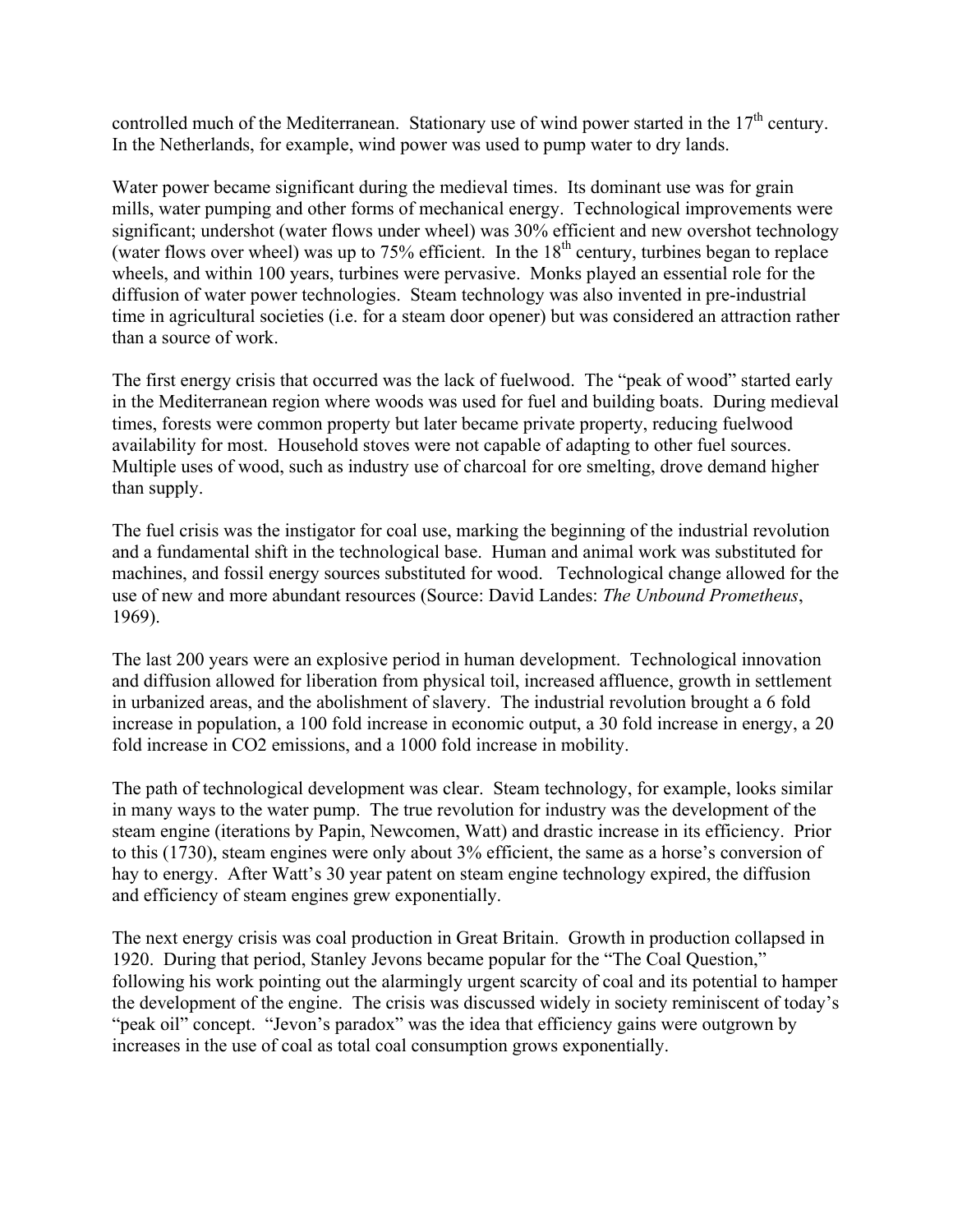Society survived the coal production crisis through the commercialization of oil and natural gas. Oil became 'black gold' following the scarcity of whale oil and a series of innovations. Natural gas was known since the 17<sup>th</sup> century and in use in China then. Drilling for gas and oil however, only began in the  $18<sup>th</sup>$  century. Animal skin and pipelines were for transport.

500 Renewable 400 Nuclea Microchio 圝 Primary Energy (EJ) 300 4 I 200 o 100  $\Omega$ 1950 2000 1850 1900

World primary energy source path of growth and change are shown in the figure below:

Growth in energy technologies and knowledge unleashed a huge revolution characterized by growth in population, production, consumption, and use of natural resources. Transitions to each new energy cycle were driven by moments of scarcity and crises. It is possible that another significant transition is ahead of us constituting the fourth transformation to the post-industrial society. The question, however, is whether the fossil energy era can facilitate a transition to renewable energy. There are many candidates for energy technologies, but climate change is unlike other traditional drivers of technological change.

# **2. Dynamics of Technology**

Changes in technology usage come in two general flavors: cumulative improvements to a base technology, or sudden, jarring transition to an entirely new technology. This is illustrated by the relatively steady decline in the price per distance traveled in the late 1700's, when travel was by stagecoach. With the introduction of railways the price for travel dropped by 75% over only a few years. Much of the narrative of technology could be said to have this same basic pattern: a series of wholesale replacements stitched together by more or less continuous marginal improvements in the prevailing technology.

#### Synchrony of Adoption

A strange byproduct of the dynamics of technology diffusion as they play out both over time as well as over a geographical area is the tendency for adoption to "sync" up.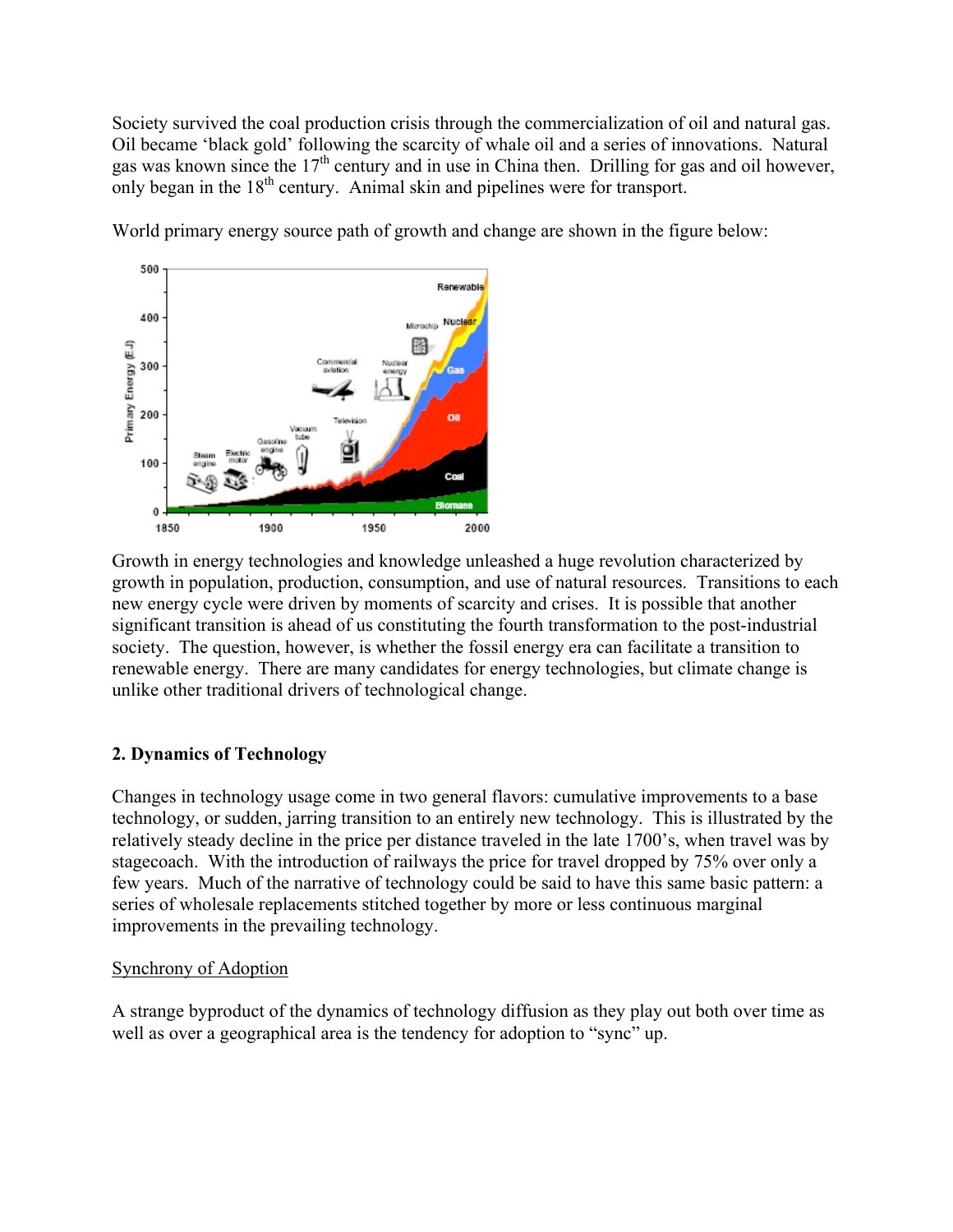At the point of first adoption, the technology is unproven; the kinks to implementation have not



been yet worked out. This results in a slow simmer towards the real embracement of the technology. In each successive new location the technology is introduced, the technology is farther along its own learning curve of refinement and cost reduction. For each new

location, the speed of adoption is faster than the previous adopters as the advantages of adoption become more pronounced. As the technology matures, the speed of geographical expansion also snowballs.

Take the example of railroads. First

introduced in Britain, the railroad took almost two decades to reach the mainland. When it finally did, it was a technology that the French and others readily appreciated, and moved to create a national rail system fairly quickly. Like the lines of a fire moving outward, adoption moved in fairly consistent rings of expansion. With the exception of the far north, by the 1880's, rails extended throughout the whole of Europe. While Britain adopted it first, comprehensive rail coverage lagged until the late 1870's.

Just as with the railroad example, the "first mover" of a technology generally remains the hub for that technology. For something like sail based trade, this had advantages over centuries for the early port cities which remained dominant. This raises the question: what are the hub technologies that will anchor a postindustrial economy? Which places and economies will become the first adopters? By virtue of their foresight, might those early adopters become



the new anchors of the post-industrial world?

# The Law of Unintended Consequences

The greatest challenge facing New Yorkers at the turn of the century was manure. Public health officials wrung hands about how to keep the streets clean of it. Workers shoveled streets around the clock. The byproduct of horse mobility had reached such a depth as a problem that some newspaper editorials worried it would mark the end of the age of cities. When the car was introduced, these clean elegant horseless coaches were hailed as the saviors of urban mobility.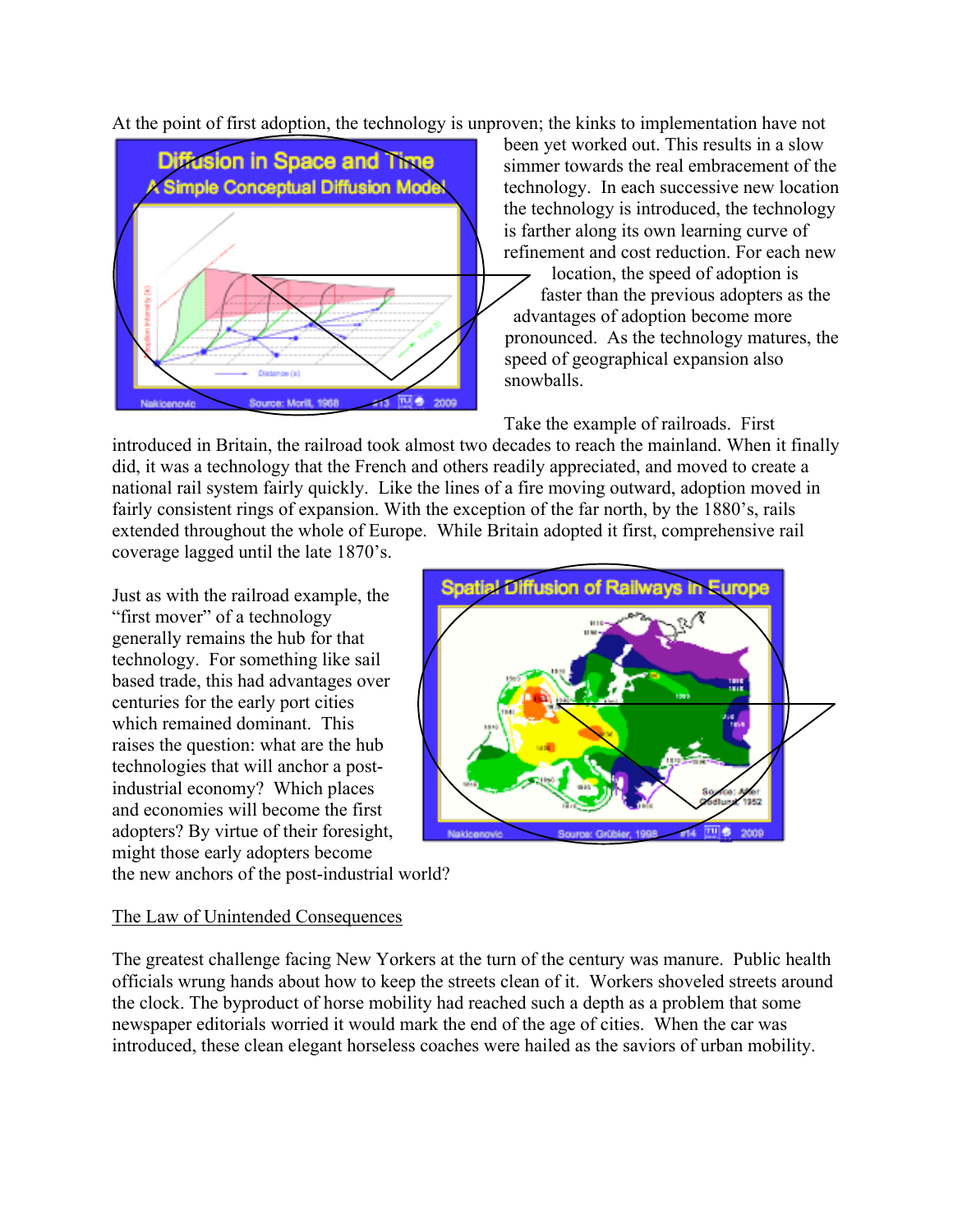The car revolution ended fears that New Yorkers would drown in a sea of manure, but ushered in the age of bad urban air and invisible impacts. The coal revolution saved Britain's forests, but began the era of global warming. The lesson is that as we seek to replace existing technologies and their attendant consequences, we must be mindful of the downside to new alternatives. We do not want to solve today's climate crisis by initiating tomorrow's nuclear debacle.

# Logistic Growth Curves & Inflection Points

One of the more interesting dynamics to technological changeover has bearing on the potential future of nuclear. For the modern history of primary energy sources, the growth and decline of a

new technology follows a specific pattern. As new technologies are introduced, they undergo a logistic growth curve until a replacement technology is introduced– which also undergoes its own logistic growth curve as well. Once a technology is on a logistic decline, it is unaffected by the introduction of new technologies. If this pattern holds true for nuclear, we have yet to see its emergence as the dominant primary energy source. Another lesson about the nature of



technological change is to be found in the graph of its adoption. Take the transition from cars to horses. The adoption of cars took the better part of forty years, but the real sweep of transition, where the bulk of the transformation occurred took only ten years. Since this pattern is repeated for many replacement cycles, one can say in general that while the setup to a technological transition may take quite a long time, once the initiation is underway, the transformation will be swift.

#### Energy Scenarios with Technological Uncertainty

A final conundrum is choosing the right technological solutions for the future in conditions of uncertainty. Using a basket of different energy technologies, Nakicenovic simulated a range of possible future scenarios to see how the development of a series of technologies would develop depending on the breadth of the technology portfolio, and the varying uncertainty about their learning rates. The output from 130,000 separate scenarios was striking: the costs to a diverse energy portfolio were high, especially with increasing uncertainty. If we were able to remove uncertainty, a bifurcation of paths emerges into two possible energy futures, either of which is significantly lower cost. The catch is: since we cannot remove such uncertainties about the learning--improvement process, we are (with a high degree of probability) condemned to a path of necessarily higher costs.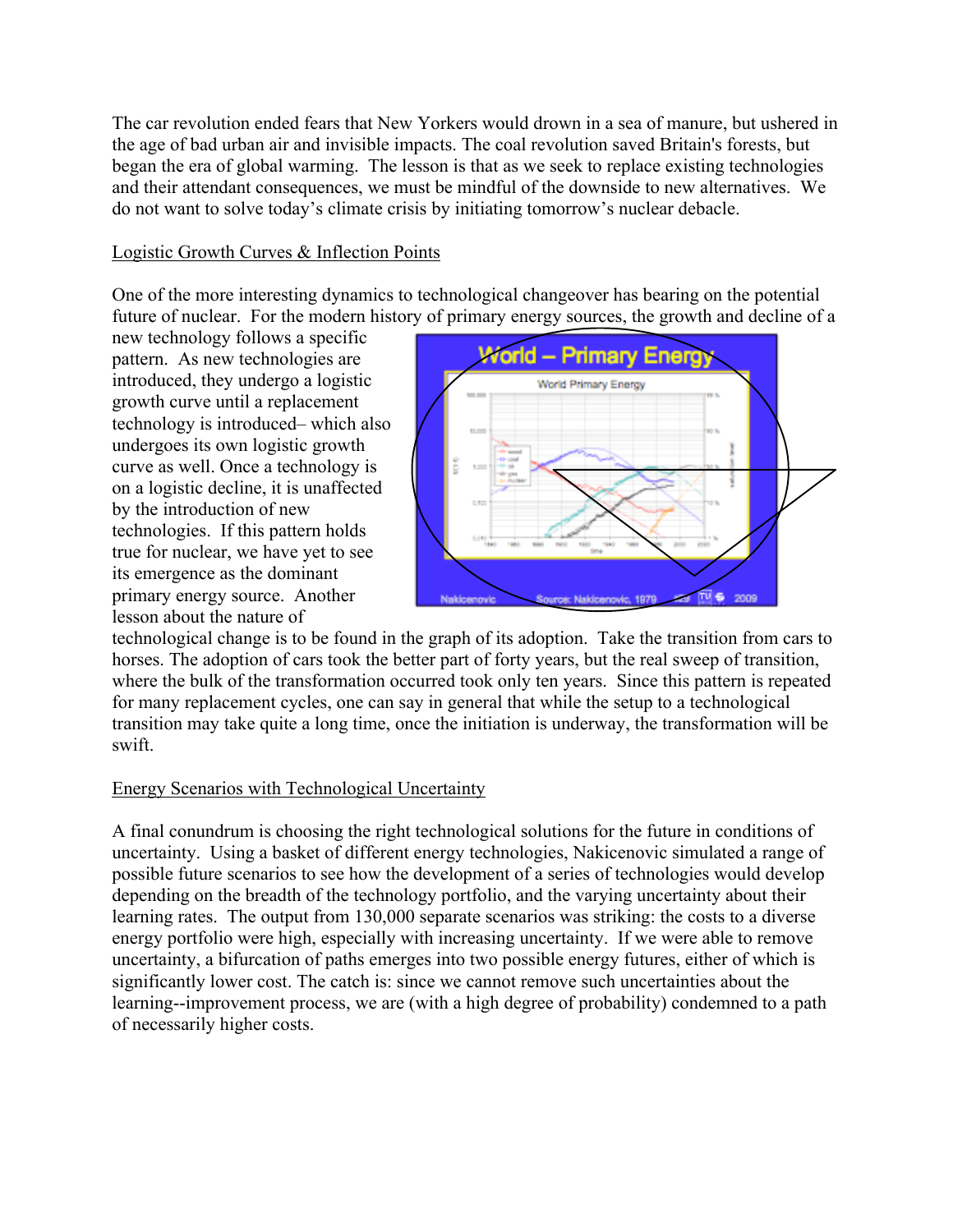### **3. Future Perspectives**

The lecture looked at future trends in technological changes building from the historical pattern of transformation from tool making, through agricultural development into the industrial revolution. These transformations are accompanied by other dimensions of transformations such as values, knowledge, demographic, social, economic, governance and technology. Urbanization represents some of the major transformations experienced in recent times. Over 70% of the people in the world will be living in cities by 2050. This also infers similar trajectory in resource consumption pattern accompanied by emission levels under such a scale of demographic changes. Following the trend in urban growth, education levels have increased in urban areas with over 50% of the population project to have at least secondary school level education. Similarly, there will be growth in democratic practices. The greatest challenge is energy which is at the nexus of global change. Following IPCC 2007 projections, there will be global temperature rise of about  $2^{\circ}$ C. All these pose major global challenges which include sustainable access to energy and food which is emphasized in the Millennium Development Goal (MDGs), changes in energy and ecosystem services, security and reliability of systems, deep CO2 and GHG reductions. All these will require investment in research and development, and also addressing the climate, economy and investment crises. There are great potentials and diversity in the renewable resource-bases ranging from hydropower, biomass energy, solar energy, wind energy, geothermal and ocean energy. The total capacity of global renewable energy is estimated at 144000000 exajoules per year. There are also significant variations in carbon reservoirs with the ocean holding the largest pool of carbon. The greatest however, is how best can these carbon pools be exploited sustainably following the potentials they provide.

Global primary energy sources are experiencing an evolutionary change with a shift from coal to oil, gas, nuclear and renewable. T he contributions of the various sources of global primary energy consumptions will be different over time under business as usual (A2r) and the emission reduction (BI) scenarios following IPCC projections. Coal will remain the dominant source of energy under business as usual, but in the alternative scenario, renewable energy will dominate by 2030. Similarly, long term stabilization profile will have different patterns under the different scenarios.

There are strong correlations in patterns of some of the global changes taking place. Global population density for example, corresponds to global GDP density, global build-up areas and global arable land. Global bioenergy land also corresponds to areas of agricultural productivity. Therefore it is important avoid energy and food land conflicts by delimiting the potential areas for bioenergy production.

Technology will have to play an important role in order to achieve carbon-free energy and this is unlikely under business as usual under the all the projected temperature increase scenarios for both the southern and northern hemispheres. The question however, remains to what extend is the cost of investment in order to achieve the change we need using technology? Unfortunately, the more climate friendly practices do not seem to have significant investments. Energy efficiency is another important aspect in addressing the challenges. Collective transportation has an important role to play. Whatever vision we want for the future, there will be there need for behavioral changes and adjustments in lifestyle. This will requires funding in research and